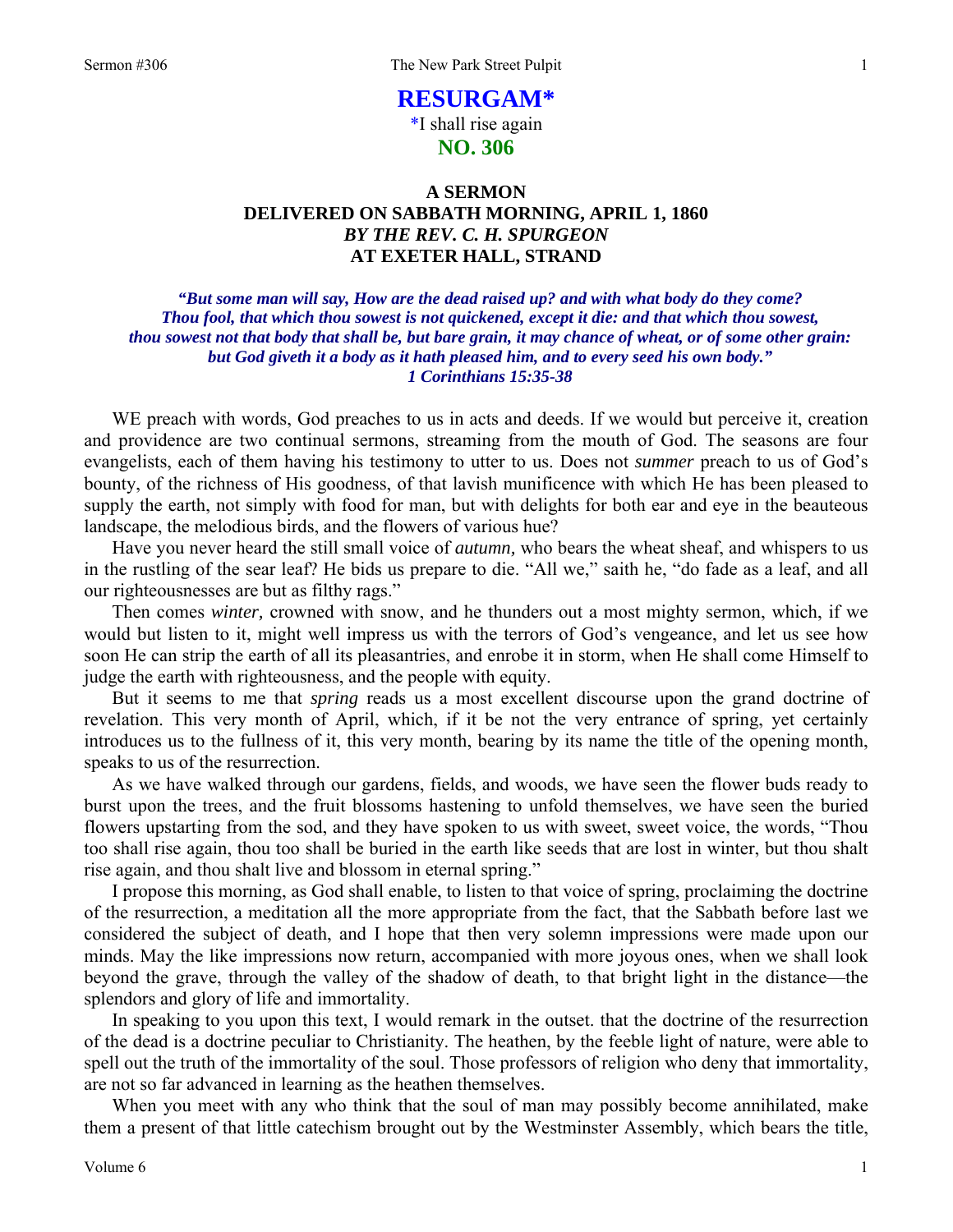"A Catechism for the Young and Ignorant." Let them read that through, and begin to understand that God has not made man in vain.

The resurrection of the *body* was that which was new in the apostolic times. When Paul stood up on Mars Hill, in the midst of the learned assembly of the Areopagites, had he spoken to them about the immortality of the soul, they would not have laughed, they would have respected him, for this was one of the sublime truths which their own wise men had taught.

But when he went on to assert that the flesh and blood which was laid in the tomb should yet arise again, that bones which had become the dwelling place of worms, that flesh which had corrupted and decayed, should actually start afresh into life, that the body as well as the soul should live, some mocked, and others said, "We will hear thee again of this matter."

The fact is, reason teaches the immortality of the spirit, it is revelation alone which teaches the immortality of the body. It is Christ alone who has brought life and immortality to light by the Gospel. He was the clearest proclaimer of that grand truth. Albeit that it had lain in the secret faith of many of the ancient people of God before, yet He it was who first set forth in clear terms the grand truth that there should be a resurrection of the dead, both of the just and of the unjust.

As far as I know, the doctrine has not been disputed in the Christian church. There have been some few heretics who have denied it at divers times, but they have been so few, so utterly insignificant, that it is not worth while to take any notice of their scruples, or of the objections which they have urged. Instead thereof, we will turn to our text, we will assume that the doctrine is true, and so proceed to utter some words of explanation upon it.

First then, our text suggests *the real identity* of the resurrection body. The apostle uses the figure of a seed, a shriveled grain of wheat. It is put into the ground, there it dies, all the farinaceous part of it decays and forms a peculiarly fine soil, into which the life-germ strikes itself, and upon which the lifegerm feeds. The seed itself dies, with the exception of a particle almost too small to be perceived, which is the real life contained within the wheat. By and by we see a green blade upstarting, that grows, swells, and increases, until it comes to be corn in the ear, and afterwards the full corn in the ear.

Now no one has any suspicion but that the same wheat arises from the soil into which it was cast. Put into the earth, we believe it springs up, and we are accustomed to talk of it in our ordinary language as being the very same seed which we sowed, although the difference is striking and marvelous. Here you have a plant some three feet high, bearing many grains of wheat, and there you had the other day a little shriveled grain, yet no one doubts but that the two are the same.

So shall it be in the resurrection of the dead. The body is here but as a shriveled seed, there is no beauty in it that we should desire it. It is put into a grave, like wheat that is sown in the earth, there it rots and it decays, but God preserves within it a sort of life germ which is immortal, and when the trump of the archangel shall shake the heavens and the earth it shall expand to the full flower of manhood, which shall blossom from the earth, a far more glorious form than the manhood which was buried.

You are, my brethren, today but as a heap of wheat, a heap of poor shriveled corn. Despite that earthly beauty which makes glad our countenances, we are after all shriveled and worthless, compared with what our bodies shall be when they shall awake from their beds of silent dust and cold damp clay. Yet while they shall be different, they shall be precisely the same, it shall be the same body, the identity shall be preserved. Though there shall seem to be but little similarity, yet shall no man doubt but that the very body which was sown in the earth has sprung up to eternal life.

I suppose that if I should bring here a certain grain of seed, and you had never seen the image of the plant into which it would ripen, and I should submit it to a thousand persons here present, and ask them this question—"What form will this seed assume when it shall grow into a plant and bear a flower?" none of you could possibly tell what it would be like, yet when you saw it spring up you would say, "Well, I have no doubt that the heart's-ease sprang from its own seed. I am sure that a violet springs from a violet seed. I cannot doubt that the lily has its own appropriate root."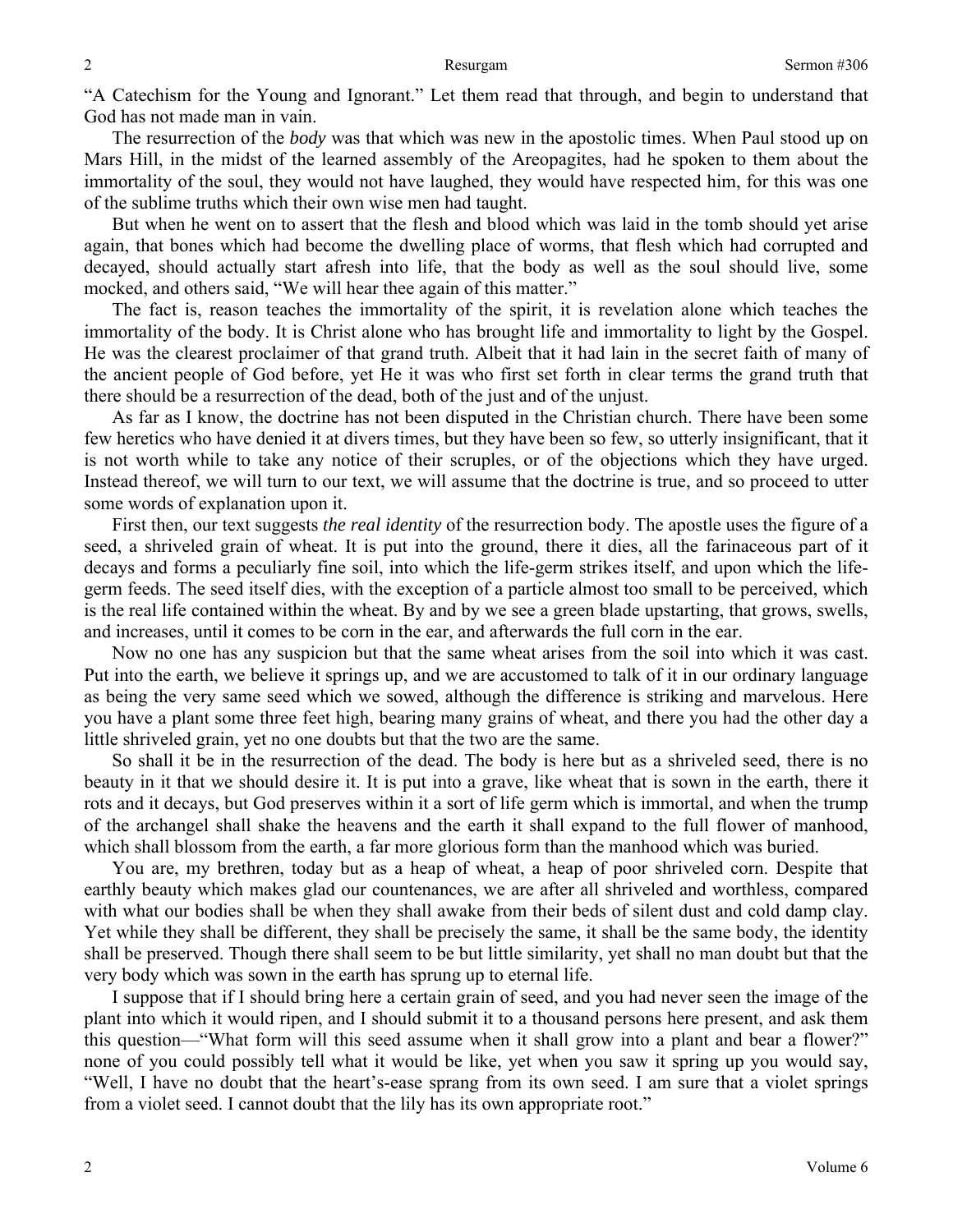And another time, when you come to see the seed, you perhaps imagine you see some little likeness, at least you never mistrust the identity. Though there are wide extremes of difference between the tiny mustard seed and the great tree beneath the branches of which the birds of the air build their nests, yet you never for a moment question but what they are precisely the same. The identity is preserved. So shall it be in the resurrection of the dead. The difference shall be extraordinary, yet shall the body still be the same.

In order to affirm this, the ancient Christian church was in the habit in their creed of adding a sentence to the article which runs thus—"I believe in the resurrection of the dead." They added, in Latin words to this effect—"I believe in the resurrection of the dead, *of this very flesh and blood."* I do not know that the addition was ever authorized by the church, but it was continually used, especially at the time when there was a discussion as to the truth of the doctrine of the resurrection of the body.

The very flesh and blood that is buried, the very eyes that are closed in death, the very hand which stiffens by my corpse, these very members shall live again—not the identical particles of the same matter any more than the self-same particles of the wheat spring up to make a blade, and to make full corn in the ear. Yet shall they be identical, in the true sense of the term, they shall spring up from this body—shall be the true result and development of this poor flesh and blood, which we now drag about with us here below.

Ten thousand objections have been raised against this, but they are all readily answerable. Some have said, "But when men's bodies are dead, and are committed to the grave, they are often dug up, and the careless sexton mixes them up with common mold, nay, it sometimes happens that they are carted away from the churchyard, and strewn over the fields, to become a rich manure for wheat, so that the particles of the body are absorbed into the corn that is growing, and they travel round in a circle until they become the food of man. So that the particle which may have been in the body of one man enters into the body of another.

"Now," say they, "how can all these particles be tracked?" Our answer is, if it were necessary, every atom could be traced. Omnipotence and omniscience could do it. If it were needful that God should search and find out every individual atom that ever existed, He would be able to detect the present abode of every single particle.

The astronomer is able to tell the position of one star by the aberration of the motion of another, by his calculation, apart from observation, he can discover an unknown orb, its hugeness puts it within his reach. But to God there is nothing little or great, He can find out the orbit of one atom by the aberration in the orbit of another atom—He can pursue and overtake each separate particle.

But recollect, this is not necessary at all, for as I said before, the identity may be preserved without there being the same atoms. Just go back to the excellent illustration of our text. The wheat is just the same, but in the new wheat that has grown up there may not be one solitary particle of that matter which was in the seed cast into the ground.

A little seed that shall not weigh the hundredth part of an ounce falls into the earth, and springs up and produces a forest tree that shall weigh two tons. Now, if there be any part of the original seed in the tree, it must be but in the proportion of a millionth part, or something less than that. And yet is the tree is positively identical with the seed—it is the same thing. And so there may only be a millionth part of the particles of my body in the new body which I shall wear but yet it may still be the same. It is not the identity of the matter that will make positive identity.

And I shall show you that again. Are you not aware that our bodies are changing—that in about every ten years we have different bodies from what we had ten years ago? That is to say, by decay, and the continual wearing away of our flesh, there is not in this body I have here, a single particle that was in my body ten years ago, and yet I am the same man. I know I am precisely the same. So you.

You shall have been born in America, and lived there twenty years, you shall suddenly be transferred to India, and live there another twenty years, you come back to America to see your friends—you are the same man, they know you, recognize you, you are precisely the same individual.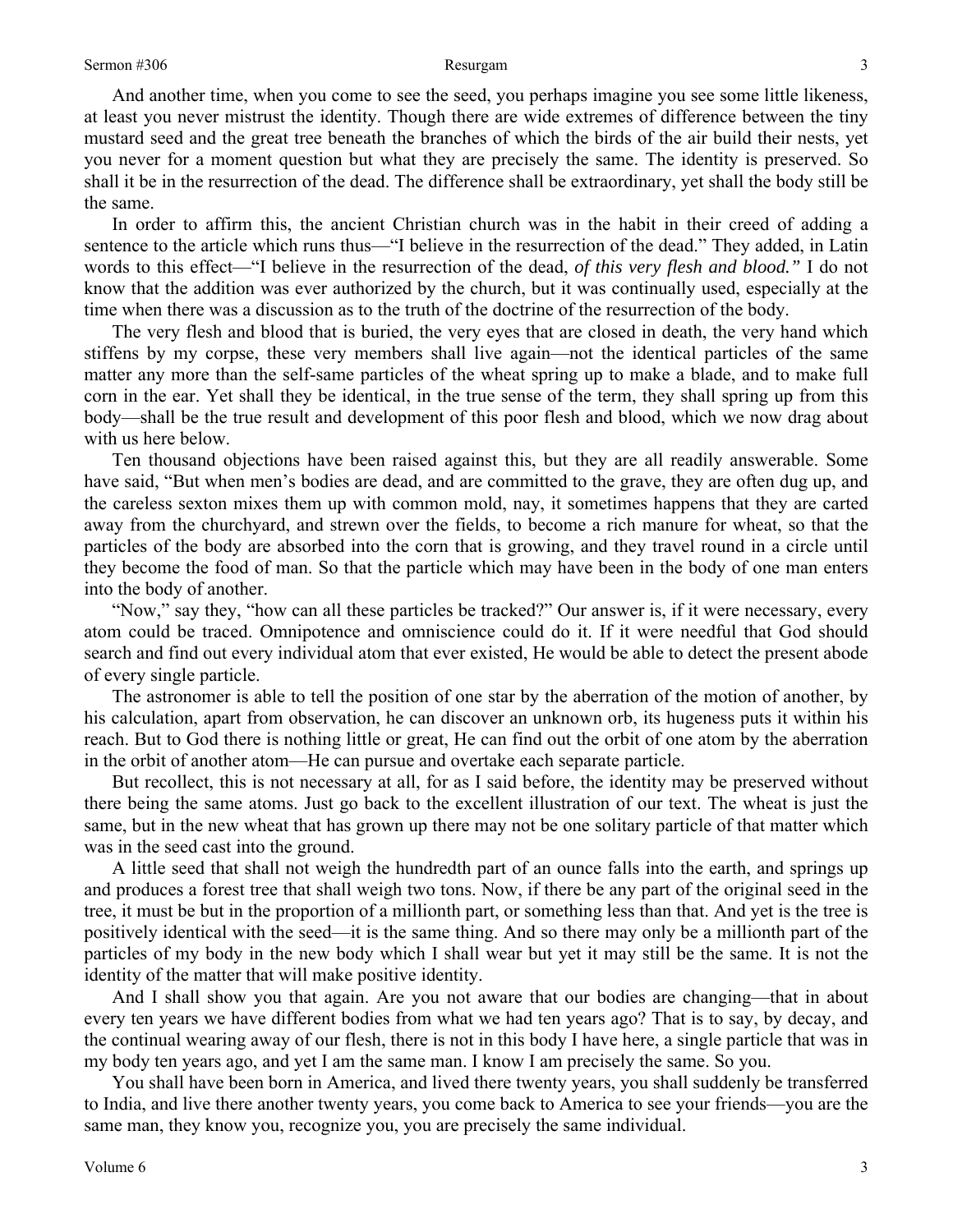But yet philosophy teaches us a fact which cannot be denied—that your body would have changed twice in the time you have been absent from your friends, that every particle is gone, and has had its place supplied by another, and yet the body is the same. So that it is not necessary there should be the same particles, it is not needful that you should track every atom and bring it back in order that the body should preserve its identity.

Have you never heard the story of the wife of Peter Martyr, a celebrated reformer, who died some years before the time of Queen Mary? Since his enemies could not reach his body, they took up the body of his wife after she was dead, and buried it in a dunghill. During the reign of Elizabeth, the body was removed from its contemptuous hiding place, it was then reduced to ashes.

In order that the Romanists, if they should ever prevail again, might never do dishonor to that body, they took the ashes of Peter Martyr's wife, and mixed them with the reputed ashes of a Romish saint. Mixing the two together, they said, "Now these Romanists will never defile this body, because they will be afraid of desecrating the relics of their own saint."

Perhaps some wiseacres may say, "How can these two be separated?" Why, they could be divided readily enough if God willed to do it, for granted that God is omniscient and omnipotent, and you have never to ask *how,* for omniscience and omnipresence put the question out of court, and decide the thing at once.

Besides, it is not necessary that it should be so. The life-germs of the two bodies may not have mixed together. God has set His angels to watch over them, as He set Michael to watch over the body of Moses, and He will bring out the two life-germs, and they shall be developed and the two bodies shall start up separately at the sound of the archangel's trump.

Remember then, and doubt not that the very body in which you sinned shall be the very body in which you shall suffer in hell, and the body in which you believe in Christ, and in which you yield yourselves to God, shall be the very body in which you shall walk the golden streets, and in which you shall praise the name of God forever and ever.

So much upon this first point. But observe, while the identity is real, *the transformation* is glorious. The body here is mortal, always subject to decay. We dwell in a poor uncomfortable tent, continually is the canvas being rent, the cords are being loosed, and the tent pins are being pulled up. We are full of sufferings, and aches, and pains, which are but the premonitions of coming death.

We all know, some by our decayed teeth, which are, as I said the other day, but the emblems of a decayed man, others by those grey hairs which are scattered here and there, we all know that our bodies are so constituted that they cannot remain here except for a limited period, and they must—as God has willed it—return to their native dust.

Not so however, the new body, "It is sown in corruption, it is raised in incorruption." It will be a body upon which the tooth of time can have no power, and into which the dart of death can never be thrust. Age shall roll after age, but that body shall exist in everlasting youth. It shall sing, but never shall its song be stayed by weakness, it shall fly, but never shall its flight flag with weariness. There shall be no signs of mortality, the shroud, the mattock, and the spade are never seen in heaven. Such a thing as an open grave shall never appear in the celestial kingdom, there they live, live, live, but never, never, never shall they die.

See then, how different the body must be, for as this body is constituted, every nerve and every blood vessel tells me I must die. It cannot be otherwise. I must endure this stern decree, "Dust to dust, earth to earth, ashes to ashes," but in heaven every nerve of the new body shall cry, "Immortality." Every part of that new frame shall speak for itself, and tell to the immortal spirit that they are everlasting companions, marriaged in eternal wedlock.

There shall be moreover, a great change in the new body as to its beauty. "It is sown in dishonor; it shall be raised in glory." The old metaphor employed by all preachers upon this doctrine must be used again. You see here a crawling caterpillar, a picture of yourself, a creature that eats and drinks, and may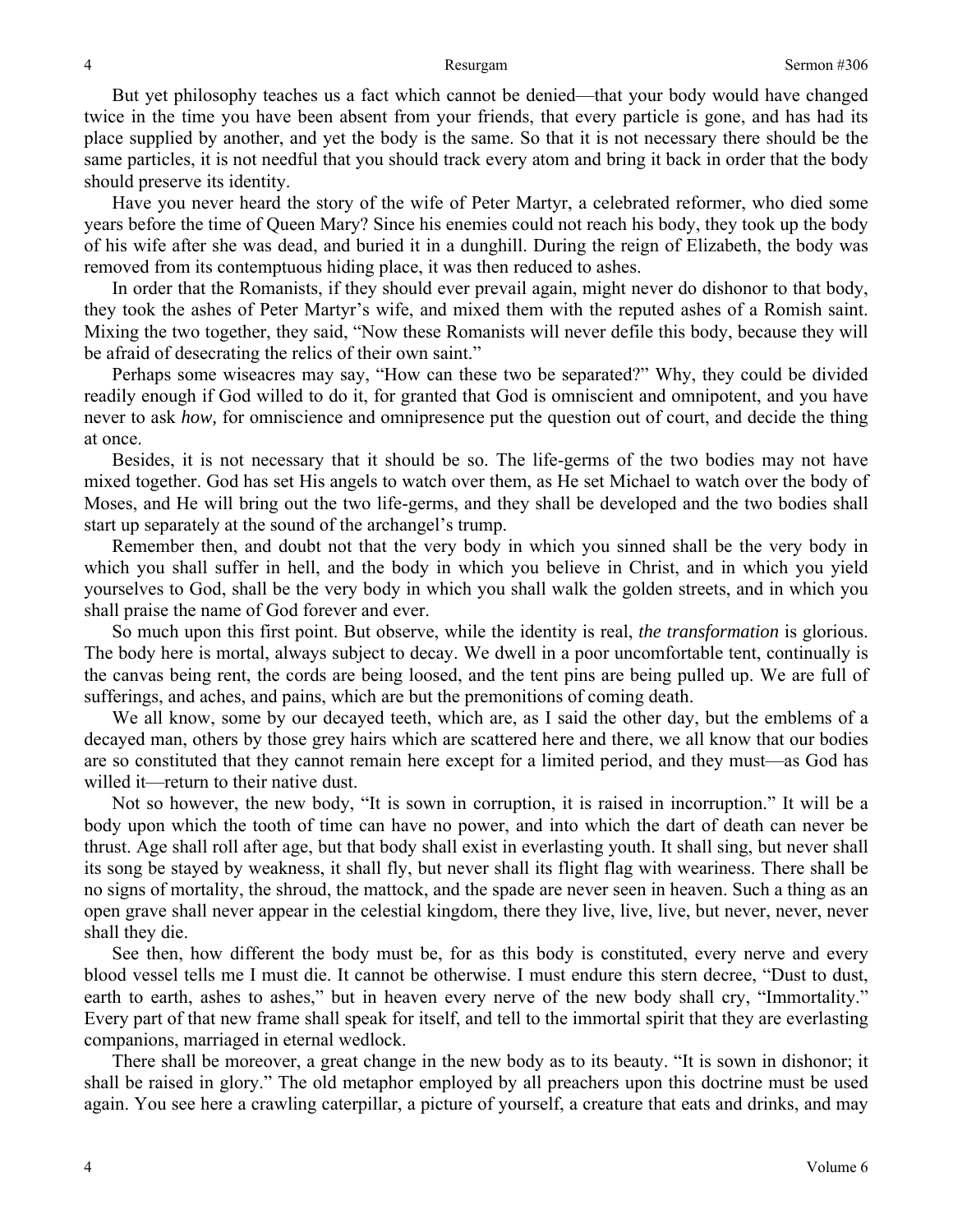readily be trod on. Wait a few weeks, that caterpillar shall spin itself a shroud, lie down, become inactive, and sleep. A picture of what you shall do.

You must spin your winding-sheet and then be laid in the tomb. But wait awhile, when the warmth of the sun shall come that apparently lifeless thing shall burst its sheath. The chrysalis shall fall off, and the insect fly forth equipped with glittering wings. Having arrived at its full state of perfection, the *imago* the very image of the creature shall be seen by us all dancing in the sunbeam.

So shall we after passing through our wormhood here to our chrysalis state in the grave, burst our coffins and mount aloft glorious winged creatures made like the angels—the same creatures, but oh! so changed, so different, that we should scarce know our former selves if we could be able to meet them again after we have been glorified in heaven.

There shall be a change then, in our form and nature. Old master Spenser, who was a rare hand at making metaphors, says, "The body here is like an old rusty piece of iron, but death shall be the blacksmith, he shall take it and he shall make it hot in his fire, until it shall sparkle and send forth burning heat, and look bright and shining."

And so surely it is. We are thrust into the earth as into the fire, and there shall we be made to sparkle and to shine and to be full of radiance, no more the rusty things that we once were, but fiery spirits, like the cherubim and the seraphim, we shall wear a power and a glory the like of which we have not even yet conceived.

Again, another transformation shall take place, namely, *in power*. "It is sown in weakness, it is raised in power." The same body that is weak, shall be raised in power. We are puny things here, there is a limit to our labors, and our usefulness is straitened by reason of our inability to perform what we would.

And oh, how weak we become when we die! A man must be carried by his own friends to his own grave, he cannot even lay himself down in his last resting place. Passively he submits to be laid out, to be wrapped up in his winding sheet, and to be shut up in the darkness of the grave. Silently, passively he submits to be carried away with the pall covered over him, and to be put into the earth. The clods are shoveled over him, but he knows it not, neither could he resist his burial if he were conscious of it. But that powerless body shall be raised in power.

That was a fine idea of Martin Luther, which he borrowed from St. Anselm, that the saints shall be so strong when they are risen from the dead, that if they chose they could shake the world, they could pull up islands by their roots, or hurl mountains into the air.

Some modern writers, borrowing their ideas from Milton, where he speaks of the battles of the angels, where they plucked up the hills with all their shaggy loads, rivers and trees at once, and hurled them at the fallen spirits, have taught that we shall be clothed with gigantic force. I think if we do not go the length of the poets, we have every reason to believe that the power of the risen body will be utterly inconceivable.

These however, are but guesses at the truth, this great mystery is yet beyond us. I believe that when I shall enter upon my new body, I shall be able to fly from one spot to another, like a thought, as swiftly as I will, I shall be here and there, swift as the rays of light. From strength to strength, my spirit shall be able to leap onward to obey the behests of God, up-borne with wings of ether, it shall flash its way across that shoreless sea, and see the glory of God in all His works, and yet ever behold His face.

For the eye shall then be strong enough to pierce through leagues of distance, and the memory shall never fail. The heart shall be able to love to a fiery degree, and the head to comprehend right thoroughly. It does not yet appear what we shall be.

But brethren and sisters, to come back to reality, and leave fiction for a moment, though it does not appear what we shall be, yet we know that when *He* shall appear, we shall be like *Him,* for we shall see *Him* as He is. And do you know what we shall be like, if we shall be like *Him?*

Behold the picture of what Jesus Christ is like, and we shall be like Him. "I saw," says John, "one like unto the Son of man, clothed with a garment down to the foot, and girt about the paps with a golden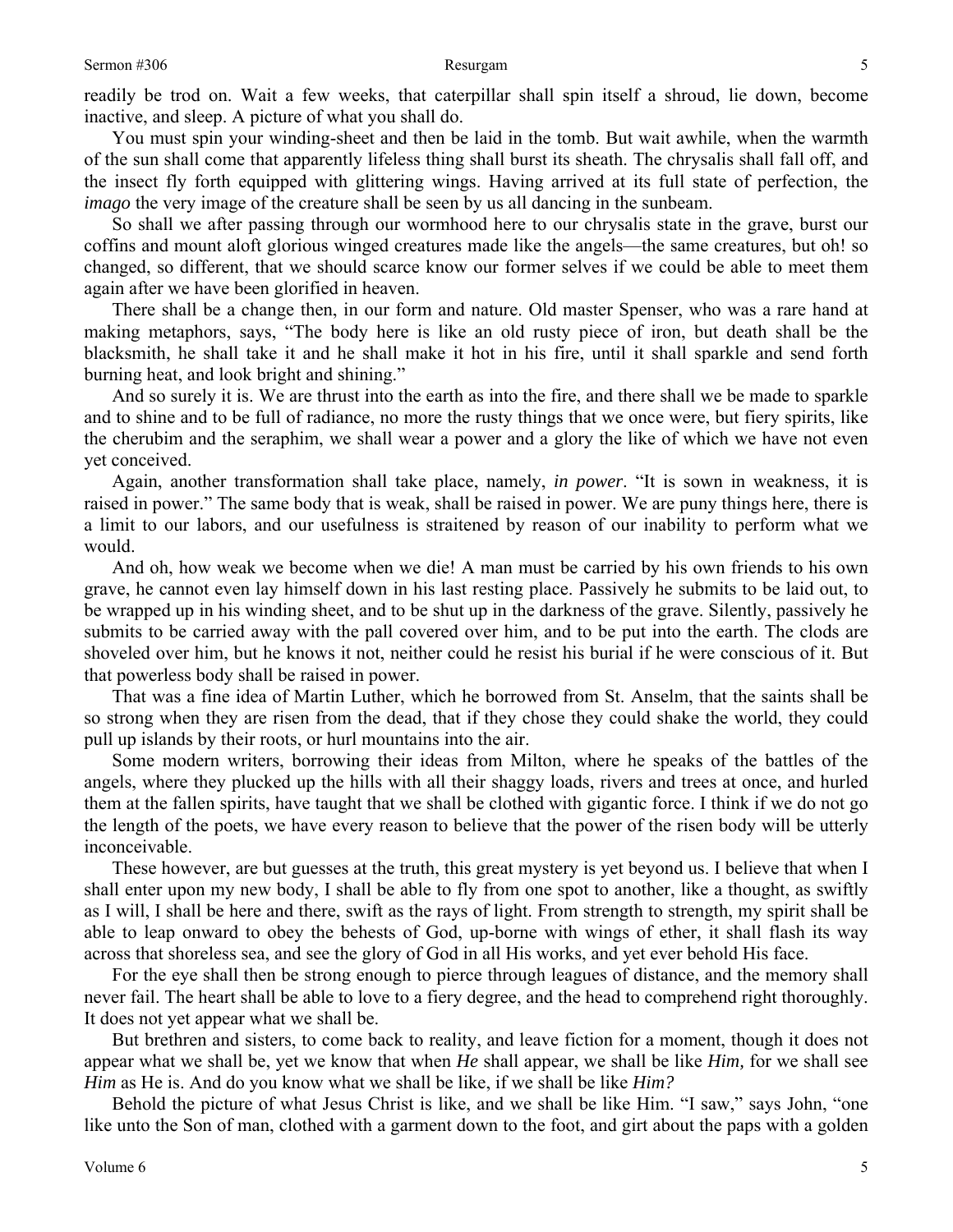girdle. His head and his hairs were white like wool, as white as snow; and his eyes were as a flame of fire; and his feet like unto fine brass, as if they burned in a furnace; and his voice as the sound of many waters. And he had in his right hand seven stars: and out of His mouth went a sharp twoedged sword: and his countenance was as the sun shines in his strength. And when I saw him, I fell at His feet as dead."

Such shall we be when we are like Christ, what tongue can tell, what soul can guess the glories that surround the saints when they start from their beds of dust, and rise to immortality.

But now to turn away from these, which I fear to very many of you are rather uninteresting particulars, let me give you one or two figures which may show to you the change which shall take place in us on the day of resurrection.

Do you see yonder a beggar? he is picking rags from a dunghill, he pulls out piece after piece from the heap of dust as he uses his rake, you may see the like any day, if you will go to those great dustyards in Agar Town. There he pulls out piece after piece, and puts it in his basket. What can be the value of those miserable old rags? He takes them away, they are carried off, picked, sorted, rag to its own rag, like to like.

By and by they are washed, they are put into the mill, they are beaten hard, they are smashed, they are ground to pulp, and what is that I see just coming out of yonder mill? A clear white sheet, without a stain, and whence came this? "I am the son of the old rag," says he, "nay, I am the identical rag that was but a few hours ago picked from the dung heap."

Oh! strange! Does purity come out of impurity, and does this beauty, this utility come out of that which was neither comely nor useful, but which men loathed and cast away as a worthless thing? See here, brethren, the picture of yourselves. Your bodies are like rags, put away into this vast dunghill earth, and there buried, but the angel shall come and sort you, body to its body, the righteous to the righteous, the wicked to the wicked, they shall come together, bone to his bone and flesh to his flesh, and what do I see?—I behold a body like unto an angel, with eyes of fire, and a face like the brightness of the sun, and wings like lightnings for swiftness.

Whence are you, you bright spirit? I am he that was buried, I am that thing that once was worms' meat, but now I am glorious through the name of Jesus, and through the power of God. You have there before you a picture of the resurrection, a homely picture, it is true, but one which may vividly convey the idea to homely minds.

Take another—one used of old by that mighty preacher, Chrysostom—there is an old house, a straight and narrow cottage, and the inhabitant of it often shivers with the cold in winter, and is greatly oppressed by the heat of summer, it is ill adapted to his wants, the windows are too small and very dark, he cannot keep his treasure safely therein, he is often a prisoner, and when I have passed by his house I have heard him sighing at the window, "Oh, wretched man that I am, who shall deliver me from the body of this death?"

The good master comes, the landlord of the house, he speaks to the tenant, and he bids him come away, "I am about to pull down your old house," says he, "and I would not have you here while I am pulling it stone from stone, lest you be hurt and injured. Come away with me and live in my palace, while I am pulling your old house to pieces."

He does so, and every stone of the old house is thrown down, it is leveled with the ground, and even the foundations are dug up. Another is built, it is of costly slabs of marble, the windows thereof are pure and clear, all its gates are of agate, and all its borders of precious stones, while all the foundations thereof are of chrysolite, and the roof thereof is of jasper.

And now the master of the house speaks to the old inhabitant, "Come back, and I will show you the house which I have built for you." O what joy, when that inhabitant shall enter and find it so well adapted to his wants, where every power shall have full range, where he shall see God out of its windows, not as through a glass, darkly, but face to face, where he could invite even Christ Himself to come and sup with him, and not feel that the house is beneath the dignity of the Son of Man.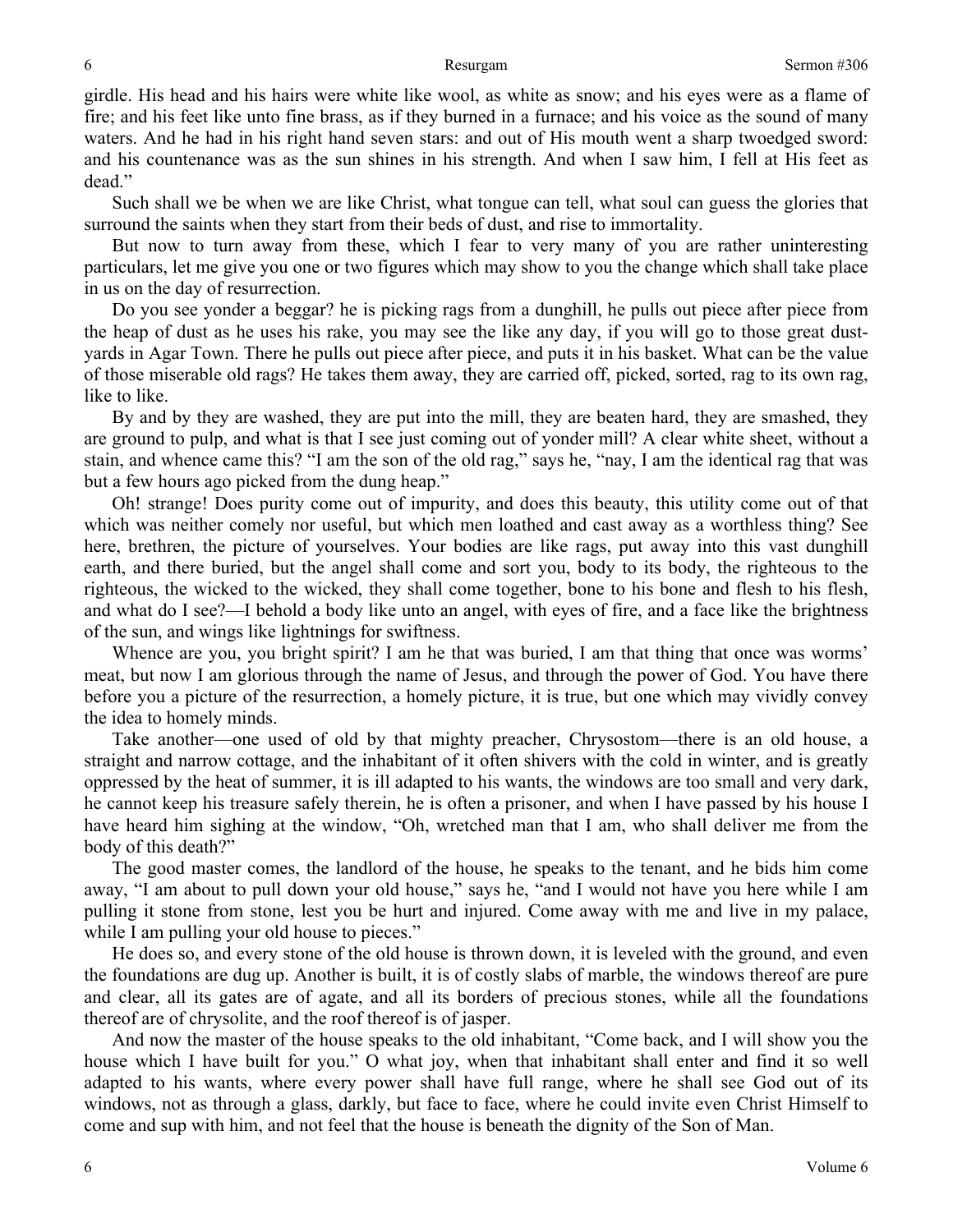You know the parable, you know how your old house, this clay body, is to be pulled down, how your spirit is to dwell in heaven for a little while without a body, and how afterwards you are to enter into a house not made with hands, eternal in the heavens, a mansion which is holy, incorruptible, and undefiled, and which shall never decay.

To use yet a fresh figure, I see a beggar passing by a rich man's door, that poor wretch is covered with filth, his garments are hanging about him in pieces as if the wind would blow all away, and drive both man and garments amongst the rags upon the dunghill. How he shivers, how he seeks to pull about him that scant cloak which will not meet around his loins, and will not shield him from the blast.

As for his shoes, they are indeed old and clouted, and all his garments are of such a sort that one never could know the original, for they have been mended and patched a thousand times, and now they need to be mended and patched again.

He is freely invited to come into the rich man's hall, we will not tell you what is done in the meantime, but we will see him come out of that door again, and would you know him? Would you believe that he is the same man? He has been washed and cleansed, on his back there hangs the imperial purple, while on his head glitters a brilliant crown, his feet are shod with silver, and on his hands there are rings of gold. About the paps he wears a golden girdle, and as he comes abroad, bright spirits wait on him and do him honor, angels wait to be his servants, and think it to be their highest pleasure to fly to do his will.

Is this the same man and is this the same dress? It is the same. By some marvelous might, rather by a divine energy, God has received this beggar, taken him into the inner chamber of the grave, has washed him from all imperfections, and now he comes out as one of the princes of the blood royal of heaven. And as is his nature, such is his apparel, as is his dignity, such is his estate, and such the company of servants who wait upon him.

Not to multiply illustrations, we will use but one more. I see before me an old and battered cup, which many a black lip has touched, out of which many a villain's throat has received moisture. It is battered and covered over with filth. Who could tell what metal it is? It is brought in and given to the silversmith, he no sooner receives it, than he begins to break it into pieces, he dashes it into shivers again and again, he pounds it until he has broken it, and then puts it into his fining pot and melts it.

Now you begin to see it sparkle again, and by and by he beats it out and fashions it into a goodly chalice, out of which a king may drink. Is this the same? the very same thing. This glorious cup, is this the old battered silver we saw just now, silver did I say, it looked like battered filth.

Yes, it is the same, and we who are here below like vessels, alas! too unfit for the Master's use, vessels which have even given comfort to the evil ones, and helped to do the work of Satan, we shall be put into the furnace of the grave, and be there melted down and fused and fashioned into a glorious wine cup that shall stand upon the banqueting table of the Son of God.

I have thus sought to illustrate the change, and now I will occupy your attention but one or two minutes on another thought which seems to lie within the range of my text. We have had the real identity under the glorious transformation. I bring you back to a thought kindred to the first. There will be in the bodies of the righteous *an undoubted personality* of character. If you sow barley, it will not produce wheat, if you sow tares, they will not spring up in the form of rye. Every grain has its own peculiar form, God has given to every seed his own body.

So, my brothers and sisters, there are differences among us here, no two bodies are precisely alike, there are marks on our countenances, and in our bodily conformation that shows that we are different. We are of one blood, but not of one fashion. Well, when we are put into the grave we shall crumble back, and come to the same elements, but when we rise we shall every one of us rise diverse from the other. The body of Paul shall not produce a body precisely like that of Peter. Nor shall the flesh of Andrew bring forth a new body like that of the sons of Zebedee, but to every seed his own body.

In the case of our blessed Lord and Master, you will remember that when He rose Himself from the dead He preserved His personality, there were still the wounds in His hands, and still there was the spear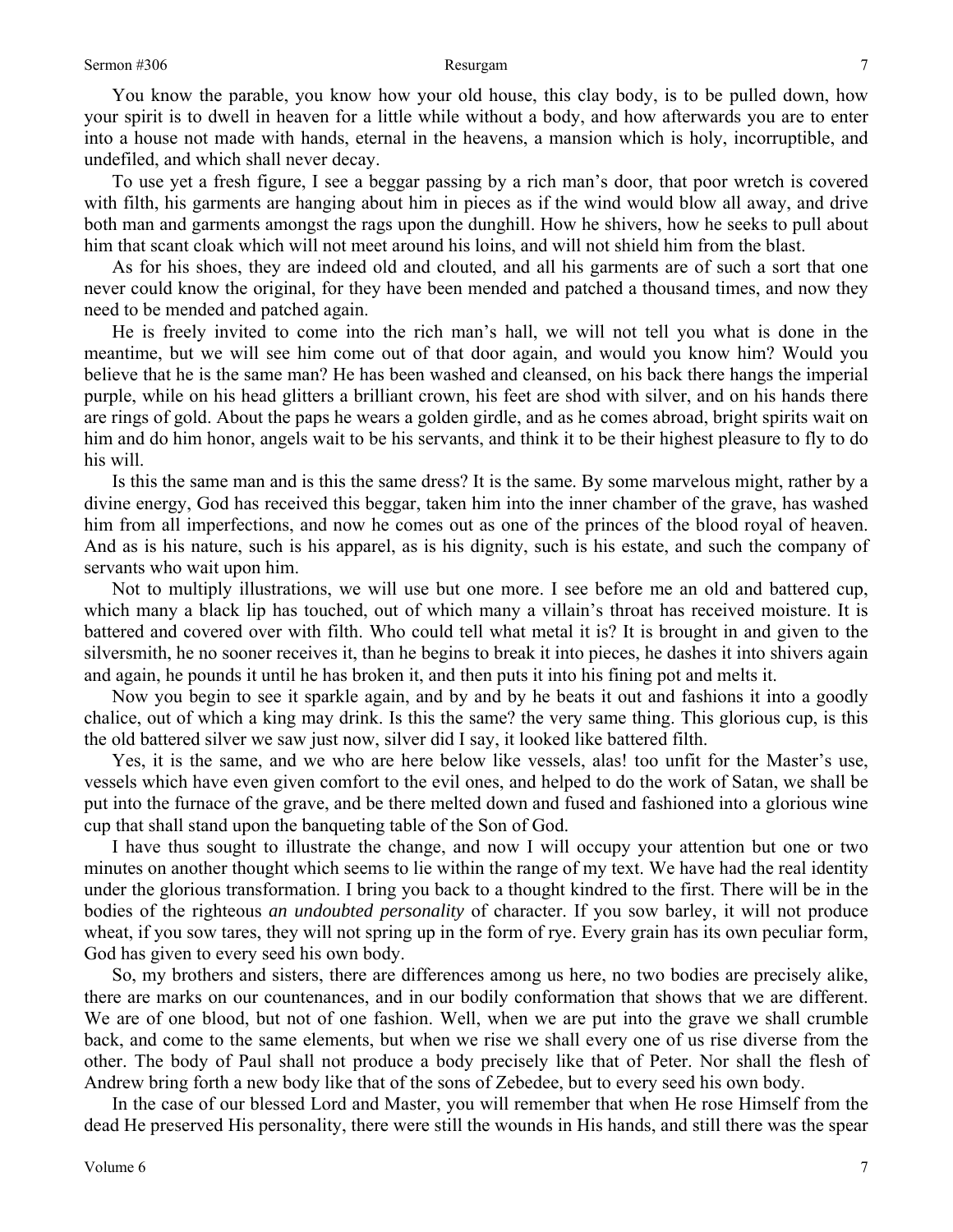mark in His side. I do not doubt that when He underwent His transfiguration, and at the time of His ascension up to heaven, He still retained the marks of His wounds. For do we not sing, and is not our song based upon Scripture?—

### *"He looks like a Lamb that has been slain, And wears His priesthood still."*

So, brethren, though of course we shall retain no weaknesses, nothing which will cause us sorrow, yet every Christian will retain his individuality, he will be like and yet unlike all his fellows. As we know Isaiah from Jeremy here, so shall we know them above. As I differ from you here, if we two shall together praise God, there shall be some difference between us above. Not the difference in failings, but the difference in the perfections of the form of the new body.

I sometimes think martyrs will wear their scars. And why should they not? It would be a loss to them if they should lose their honors. Perhaps they shall wear their ruby crowns in paradise, and we shall know them—

### *"Foremost 'mongst the sons of light, 'Midst the bright ones doubly bright."*

Perhaps the men who come from the catacombs of Rome will wear some sort of pallor on their brow that will show that they came from darkness, where they saw not the light of the sun. Perhaps the minister of Christ, though he shall not need to say to his fellows, "know the Lord," shall still be chief among the tellers out of the ways of God. Perhaps the sweet singer of Israel shall still be foremost in the choir of the golden harps, and loudest among them who shall lead the strain.

And if these be fancies, yet am I sure that one star differs from another star in glory. Orion shall not be confounded with Arcturus, nor shall Mazaroth for a moment be confounded with Orion. We shall all be separate and distinct. Perhaps we shall each one have our constellation there, as we shall cluster into our own societies, and gather around those whom we best have known on earth. Personality will be maintained.

I do not doubt but what you will know Isaiah in heaven, and you will recognize the great preachers of the ancient Christian church, you will be able to speak with Chrysostom, and will talk with Whitefield. It may be you shall have for your companions those who were your companions here, those with whom you took sweet counsel, and walked to the house of God, shall be with you there, and you shall know them, and with transporting joy you shall there together tell your former trials and ancient triumphs, and the glories you are alike made to share.

Treasure up then these things, the identity of your body after its glorious transformation, and at the same time, the personality which will prevail.

I want now, your solemn attention for some five minutes, while I sketch a most fearful contrast here. The things I have already spoken should make the children of God happy. At Stratford-on-Bow, in the days of Queen Mary, there was once a stake erected for the burning of two martyrs, one of them a lame man, the other a blind man. Just when the fire was lit, the lame man hurled away his staff, and turning round said to the blind man, "Courage, brother, this fire will cure us both." So can the righteous say of the grave, "Courage, the grave will cure us all, we shall leave our infirmities behind us."

What patience this should give us to endure all our trials, for they are not of long duration. They are but as the carvings of the graver's tool, shaping these rough blocks of clay, to bring them into the right form and shape, that they may bear the image of the heavenly.

But the contrast is awful. Brethren, *the wicked* must rise again from the dead. The lip with which you have drunk the intoxicating drink till you have reeled again, that lip shall be used in drinking down the fiery wrath of God. Remember too, ungodly woman, the eyes that are full of lust will one day be full of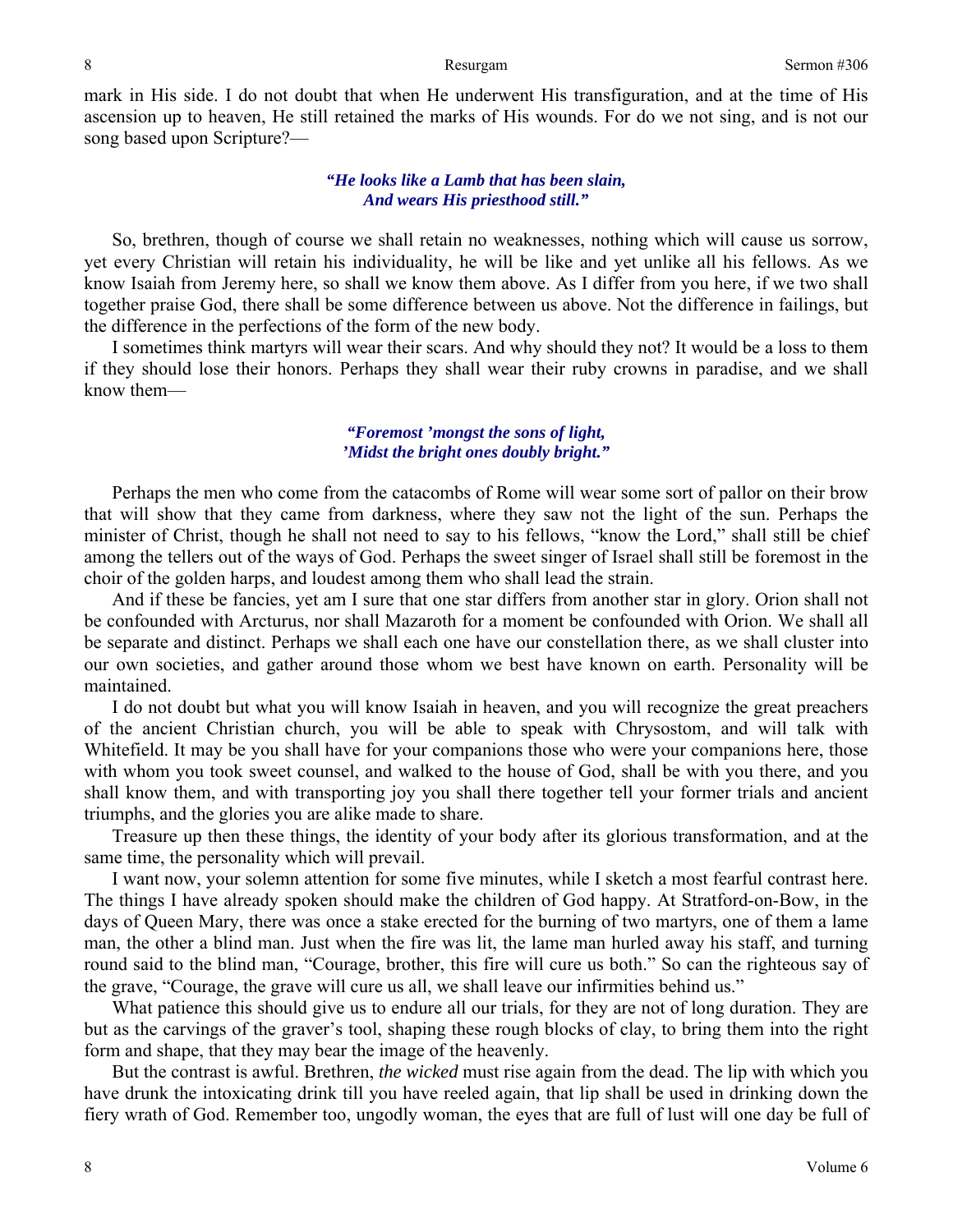horror, the ear with which you listen to lascivious conversation must listen to the sullen moans, the hollow groans, and shrieks of tortured ghosts.

Be not deceived, you sinned in your body*,* you will be damned in your body. When you die your spirit must suffer alone, that will be the beginning of hell, but your body must rise again, then this very flesh in which you have transgressed the laws of God, this very body must smart for it. It must lie in the fire and burn, and crack, and writhe throughout eternity. Your body will be raised incorruptible*,* otherwise the fire would consume it. It will become like the asbestos stone, which lies in the flame and yet is never consumed. If it were this flesh and blood it would soon die under the pangs we must endure, but it will be a body all but omnipotent.

As I spoke of the righteous having such great power, so shall you have, but it will be power to agonize, power to suffer, power to die and yet to live, uncrushed by the stern foot of death. Think of this, you sensualists, who care not for your souls, but who pamper your bodies, you shall have that fair complexion scorched away, those members that have become instruments of lust, shall become instruments of hell. Rotting as they will do in the grave, they shall nevertheless rise with a fiery immortality about them, and endure an eternity of agony and unutterable woe and punishment. Is not that enough to make a man tremble and cry, "God be merciful unto me a sinner"?

But further, remember that while your body shall be identically the same, yet it too will be transformed, and as the wheat brings forth the wheat, so the nettle seed brings forth the nettle. What your body will be like I cannot tell, but perhaps as the body of the righteous will come to be like Christ, yours may become like the body of the devil, whatever that may be—the same hideous conformation, the same demon gaze and hellish stare which characterize that proud archangel shall characterize you, you shall have the image and the lineaments of the first traitor stamped upon your fire-enduring face.

Seeds of sin, are you prepared to ripen into the full blown flower of destruction? You seeds of evil, are you ready to be scattered now from Death's hand, and then to spring up an awful harvest of tormented ones? Yet so it must be unless you turn to God. Except you repent, He has said, and He will do it, He is able to cast both body and soul into hell.

And let me remind you yet once again, that there will be in you an undoubted personality, you will be known in hell. The drunkard shall have the drunkard's punishment. The swearer shall have the swearer's corner to himself. "Bind them up in bundles to burn, and cast them into the fire." Thus saith the voice of inflexible justice. You shall not suffer in another man's body but in your own, and you shall be known to be the very man that sinned against God. You shall be looked at by one who sees you today, if you die impenitent, who will say to you, "We went up to that hall together, we heard a sermon on the resurrection which had a frightful ending, we laughed at it, but we have found out that it is true."

And one will say to the other, "I should have known you though we have not met these many years till we met in hell. I should have known you, there is something about your new body which lets me know that it is the same body that you had on earth."

And then you will mutually say to one another, "These pangs that we are now enduring, this horror of great darkness, these chains of fire that are reserved for us, are they not well deserved?" And you will curse God together again, and suffer together, and will be made to feel that you have only received the due reward of your deeds. "Did not the man warn us," you will say, "did he not warn us, did he not bid us fly to Christ for refuge?—did we not despise it, and make a jeer of what he said? We are rightly punished, we damned ourselves, we cut our own throats, we kindled hell for ourselves, and found the fuel of our own burning forever and ever."

Oh! my dear hearers, I cannot bear to stay on this subject, let me finish with just this word. "Whoever believeth on the Lord Jesus Christ shall be saved." That means *you* poor man, though perhaps you were drunk last night, and scarcely got up time enough to come here this morning. If you believe, William, you shall be saved. This means *you,* poor woman, harlot though you be—if you cast yourself on Christ you are saved. This means *you,* respectable man, you who trust in your own works—if you rely on Christ you shall be saved, but not if you trust in yourself.